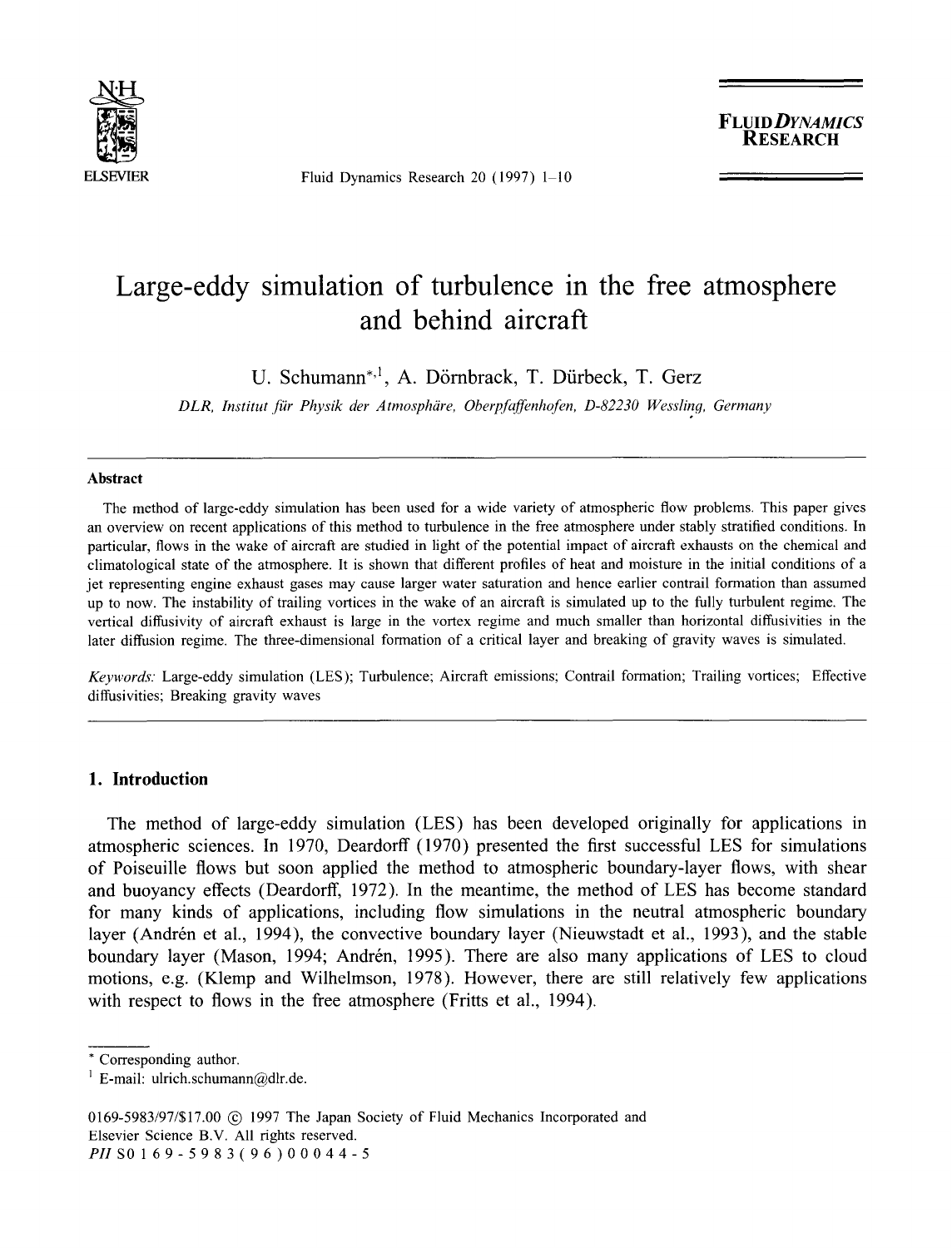We distinguish between the troposphere (up to the tropopause, typically near 10km altitude at mid-latitudes) and the stratosphere above. Above the boundary layer, the troposphere is usually stably stratified, except in cloud systems. A typical Brunt-Väisälä frequency of vertical oscillations in the stratified fluid is  $N = 0.01 \text{ s}^{-1}$ . The Richardson number  $\text{Ri} = N^2/S^2$  is mostly above 0.25 (S = vertical velocity shear), i.e. above the limit of linear instability of stratified shear flows (Miles, 1961; Schumann and Gerz, 1995). In the stratosphere, N is typically  $0.02 s^{-1}$ , and the Richardson number usually much larger than one. As a consequence, the atmosphere contains large regions which are essentially free of turbulence (in the sense of Kolmogorov with energy cascade from large to small scales) (Schumann et al., 1995). The free atmosphere region is more difficult to treat than boundary layer flows because of the wide and often undefined scale regime. The horizontal motion scales may cover the whole range from the Kolmogorov scale to the global scale. The vertical scales are usually much smaller than the height above the surface.

Many variants of LES have been developed, as reviewed in (Ciofalo, 1994), ranging from the classical Smagorinsky scheme, to high-order turbulence models (Schmidt and Schumann, 1989). In recent years, several problems in the Smagorinsky model have been identified and partly overcome, such as the adaptation of the Smagorinsky coefficient to transient flows or flows with strong local shear but little subgrid scale (SGS) mixing, which can be treated by dynamic SGS models (Germano et al., 199 l; Ghosal et al., 1995). The impact of buoyancy forces can be accounted for using separate transport equations for the SGS kinetic energy (Schmidt and Schumann, 1989; Kaltenbach et al., 1994). Other problems result from the fact that the SGS stresses are related to the local deformation tensor only in a statistical sense. Random components contribute to backscatter of energy from SGS to larger scales. Related models have been proposed to account for backscatter (Mason, 1994; Mason and Thomson, 1992; Schumann, 1995).

However, in many applications, in particular remote from walls, the SGS fluxes are sufficiently small compared to the resolved fluxes so that the details of the SGS model hardly matter. In this case, we still prefer to use the simplest model as proposed by Smagorinsky to reduce the complexity of the model. Moreover, the simplest approach is often the most robust one and easiest to analyse. Usually, the theoretical base of SGS model requires that the grid scales are within the inertial subrange of turbulence. If a coarse LES does not resolve the essential energy and flux carrying flow elements, then an improvement in the SGS model rarely solves this problem. Instead, model limitations usually have to be overcome by increasing the numerical resolution or by principally changing the approach.

In recent years, considerable research efforts started to investigate the potential impact of aircraft emissions on the state of the atmosphere and possible consequences with respect to climate (Schumann, 1994). Supersonic aircraft were considered early (CIAP, 1975), but now subsonic aircraft are included also (Schumann, 1994; WMO, 1995). Emissions from aircraft engines include carbon dioxide, water vapour, nitrogen oxides, sulphur oxides, soot, and various other gases and particles. Aircraft fly mostly near the tropopause or in the lower stratosphere which is a region of particular sensitivity because of low temperature, low background concentrations, slow mixing rates, and large ozone concentration. Here, emissions may change the atmospheric ozone concentration, increase cloudiness, and enhance the greenhouse effect. Present subsonic traffic consumes about 6% of all petrol products and fuel consumption is expected to increase by  $2-4%$  per year. Hence, emissions from aircraft increase with possibly enhanced effects. For sustained development of economy and for ecology, it is of utmost importance to provide reliable assessments. Up to now, much work is in progress, but the answers given are yet very preliminary (WMO, 1995).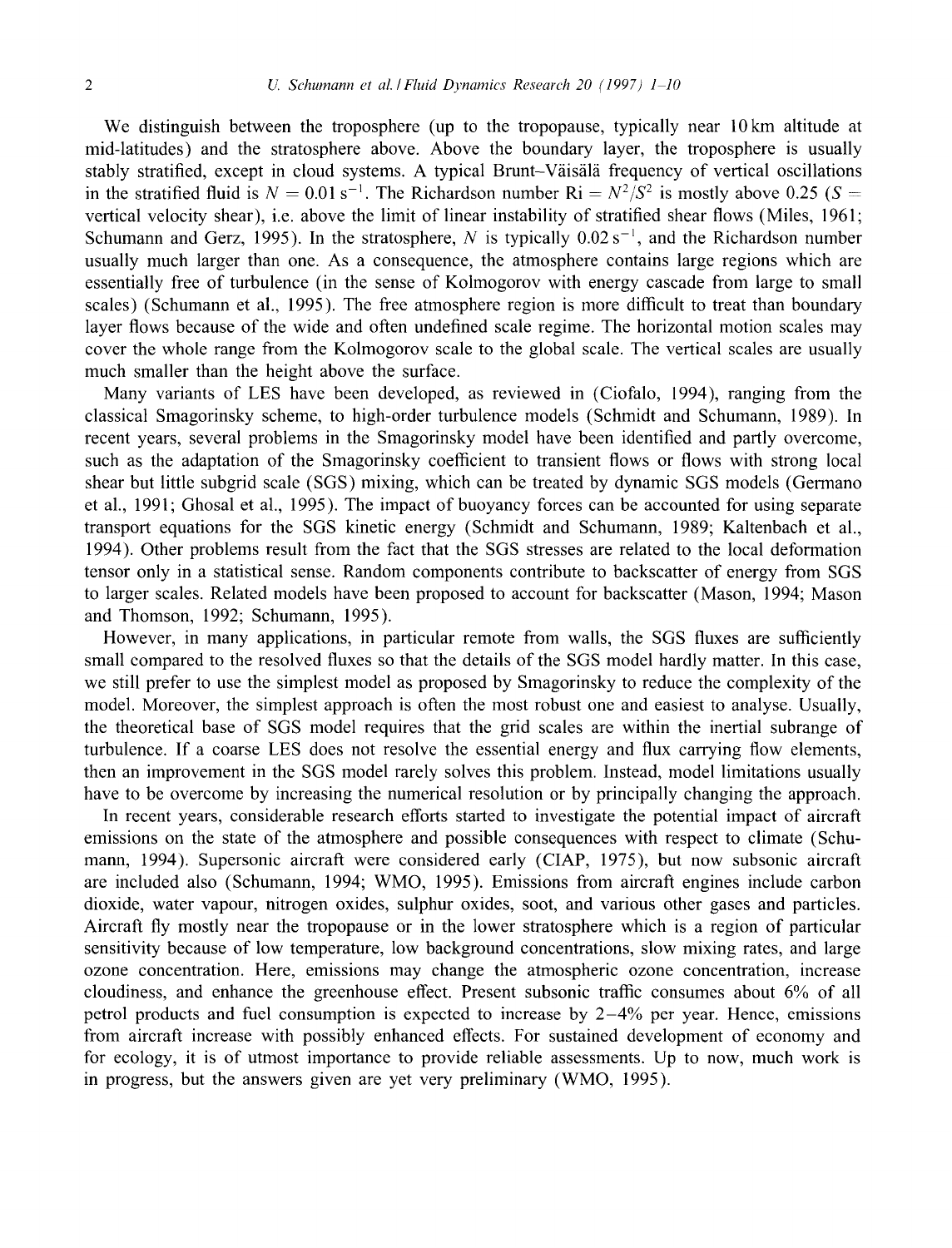

Fig. 1. Liquid saturation pressure (curve) and mixing lines from core engine (C), bypass (B) and a fully mixed exit condition  $(M)$  to the state in the environment  $(E)$ . The crosses indicate the values in individual grid cells after 0.09 s.

In this paper, we will present examples of LES results which were developed within projects concerned with the impact of air traffic, although none of these specific studies are meant to give a comprehensive answer to the overall question.

#### **2. Contrail formation in the jet of a turbofan engine**

As an example of application of LES to atmospheric flow problems, we consider the formation of contrails. In order to assess the impact of contrails one needs to know the conditions under which contrails form. According to the classical thermodynamic Schmidt/Appleman criterion (Appleman, 1953; Schumann, 1996), contrails form in the engine exhaust jet when mixing between the hot and humid exhaust gases and cold and dry ambient air leads to a mixture reaching saturation with respect to water so that cloud droplets form on suitable cloud condensation nuclei. Short-lived contrails form in dry air while persistent contrails may get formed in frost saturated air with relative humidity above ice saturation and below liquid saturation. In a diagram as in Fig. 1, depicting the water partial pressure as a function of temperature, isobaric mixing between ideal gases follows along a straight line from the engine exit conditions to the environmental state. Contrails may form when the mixing line M-E touches the saturation pressure curve shown in Fig. 1. This requires that the temperature in the environment is below a certain threshold value which is about  $-50^{\circ}$ C in this case.

This analysis assumes that heat and water are added to the plume and mix similarly, i.e. with equal diffusivities and similar initial conditions. The diffusivities for heat and water vapour are the same at high Reynolds numbers. However, modern turbofan engines emit water vapour only with the core engine exhaust while part of the thermal energy is transferred to the bypass air by means of the work performed by the fan turbine. If gases from the moist core exhaust would mix directly with ambient air before getting diluted with bypass air then mixing follows the steeper line C-E indicated in Fig. 1, and hence much higher water saturation may be reached. This offers the possibility that contrails form at temperatures higher than predicted by the classical theories.

Of course, core exhaust can mix with ambient air directly only when turbulent eddies from the core jet penetrate the bypass annular jet without essential mixing. It is not clear whether such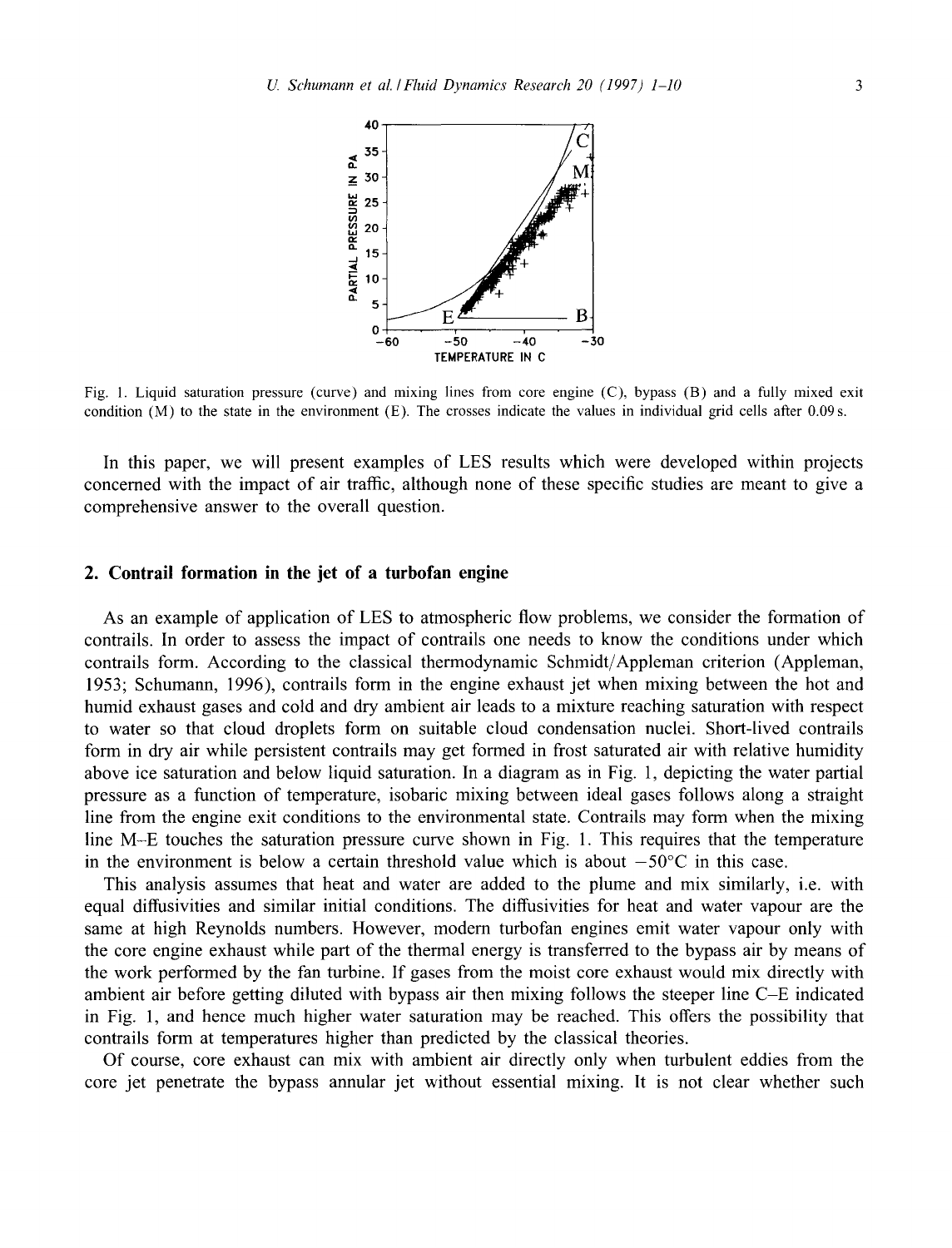penetrations are possible. The passive scalar dispersion and mixing has been studied experimentally for two scalars which were introduced with different initial profiles into a turbulent jet (Tong and Warhaft, 1995). The scalar fields become similar after a few eddy turnover times of the jet. These experiments were performed for a single jet without a coannular jet. We do not know of studies of mixing between two scalar fields in coannular jets typical for aircraft conditions. One-dimensional turbulence models (Kfircher, 1994) assume continuous mixing between core exhaust gases, bypass air and ambient air, without penetrative mixing. Therefore, we performed a LES study of coannular turbulent jets with two passive scalars to investigate whether such penetrative mixing occurs.

The jets are represented by a parallel flow in a rectangular computational domain with periodic boundary conditions in all three directions. The simulation describes the mixing of the jet air with ambient air as a function of time in this domain. Hence, the spatial spreading of the expanding jet is approximated by a temporal spreading. This kind of approximation should be suitable for a study of the basic mixing process.

The initial conditions of the jet model equal the conditions for an experiment with a specific aircraft (the ATTAS aircraft of DLR, a twin-engine jet-aircraft of moderate size) (Busen and Schumann, 1995): ambient pressure 302.3 hPa, temperature  $-49.7^{\circ}$ C, relative humidity 34%, aircraft speed  $115 \text{ m s}^{-1}$ , fuel flow rate  $125 \text{ g s}^{-1}$  and thrust 6.4 kN per engine, burning kerosene with specific combustion heat 43 MJ kg<sup>-1</sup>, emitting 1.206 mass units of water vapour per mass unit of fuel. This case is of interest because a contrail was observed to form about  $30 \text{ m}$  (jet age  $0.26 \text{ s}$ ) behind the aircraft. In order to form liquid particles large enough for a visible contrail in the short time as observed, the relative humidity must be well above 100%. But the classical thermodynamic analysis for the given conditions shows that the maximum relative humidity with respect to liquid saturation reaches only 95% (with 7% uncertainty from the ambient temperature and humidity data), which left the observed contrail formation basically unexplained. The curve C-E would allow for a maximum relative humidity of 113%.

The computational domain is of size  $12.8 \times 6.4^2$  m<sup>3</sup>, the grid includes  $128 \times 64^2$  grid cells, with equal grid spacing (0.1 m) in all three directions. The initial core jet extends over  $4 \times 4$  grid cells, and the bypass jet is within the  $8 \times 8$  grid cells surrounding the core jet along the X-axis, with cross-sections of  $0.16$  and  $0.48 \text{ m}^2$ . Because of the rather coarse resolution, the jets are initialised with square cross-sections but become circular soon during the simulations. Relative to ambient air, the initial values specify differences in velocity of 312 and  $142 \text{ m s}^{-1}$ , temperature of 427 and 35.4 K, and water vapour concentration of  $17.4$  g kg<sup>-1</sup> and 0, in the jet and the bypass, respectively.

The simulation treats the velocity field in the Boussinesq approximation (constant density of  $0.471 \text{ kg m}^{-3}$ ) and assumes constant specific heat capacity of 1004 J kg<sup>-1</sup> K<sup>-1</sup>. The initial flow is perturbed with random motions in the bypass and core jet while the ambient air is assumed to be without turbulence initially. We expect that the probability of penetration of core air through the bypass coannular jet air increases with the ratio of jet and bypass velocity and the magnitude of initial velocity fluctuations. The disturbances are kept small so that the results may underestimate possible core air penetrations. The initial velocity disturbance is composed of Gaussian random numbers of amplitude  $3 \times 10^{-4}$  times the core jet velocity and wavy variations along the jet axis in the 3 first axial wave numbers with an amplitude of about 3% of the jet velocity. Temperature and water vapour concentration values are without initial disturbances in these simulations. The numerical method is the same as described in (Gerz et al., 1989; Gerz and Palma, 1994). It uses a second-order finite difference scheme together with the Smagorinsky model ( $c_s = 0.1$ , turbulent Prandtl number of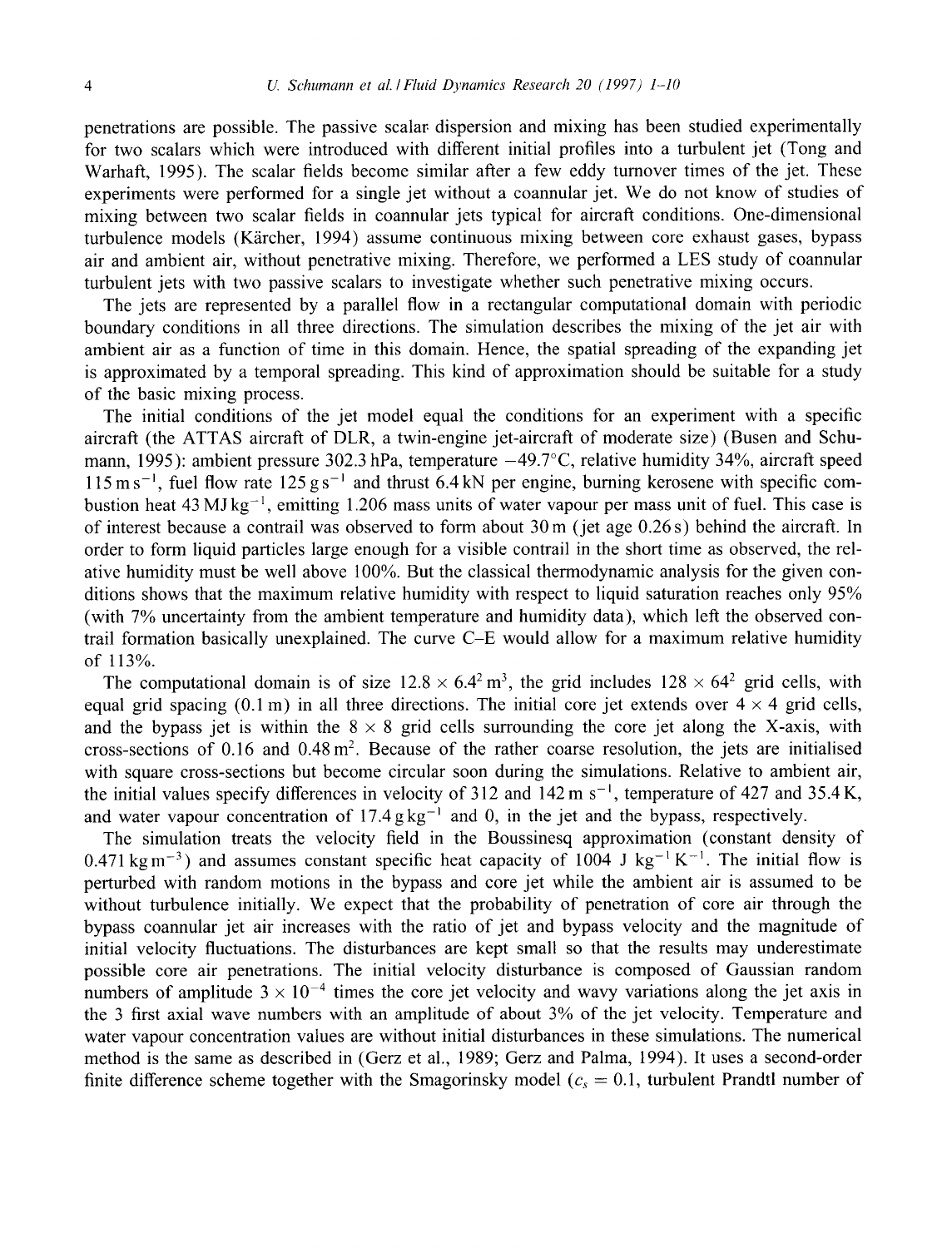

Fig. 2. Jet velocity field (left) and temperature field (right) in a plane of the jet axis at time 0.09 s. The initial dimensions of the core and bypass jet are indicated at the bottom axis.

0.419). The equations are integrated with the Adams-Bashforth scheme (maximum Courant number 0.31).

The turbulent jet expands quickly by mixing. After 0.09 s (900 time steps), the flow structure, see Fig. 2, exhibits turbulent eddies which penetrate into the calm ambient air. Some eddies get ejected from the turbulent region quite far into the ambient air. This makes it reasonable that core air may get transported through the bypass air with only partly mixing. Within the time of 0.3 s, the jet expands to a diameter of about 2.5 m, which is realistic when compared to the observations (Busen and Schumann, 1995).

The water vapour concentration field looks similar to the temperature field (not plotted, therefore). From the results we compute the local water vapour partial pressure and the relative humidity. The humidity values are maximum at the outside of the turbulent jet. The absolute maximum is found at time 0.09 s. For this time, and for a selection of three cross-sections through the plane, Fig. 1 depicts the local water vapour partial pressure values as computed in the jet. We see that the partial pressure at some grid points exceeds the saturation curve. The relative humidity reaches maximum values of 1.07, i.e. 12% higher values than for homogeneous emissions, only little less than the maximum value possible (1.13), clearly exceeding liquid water saturation. The quantitative result may be uncertain because of numerical dispersion with the scheme that does not preserve monotonicity. This should be checked by using slightly smoothed initial conditions in the future. Moreover, the numerical scheme causes some numerical diffusion. However, any diffusion process will reduce the differences between bypass and core exhaust gases. Hence, the simulation might underestimate the possible increase in relative humidity due to inhomogeneous mixing.

The result shows that a fraction of the core air gets mixed directly with ambient air and produces saturation values higher than for the case when core and bypass air are initially mixed completely. Hence, contrails may form even under conditions where no contrails would be expected from the classical Schmidt/Appleman criterion.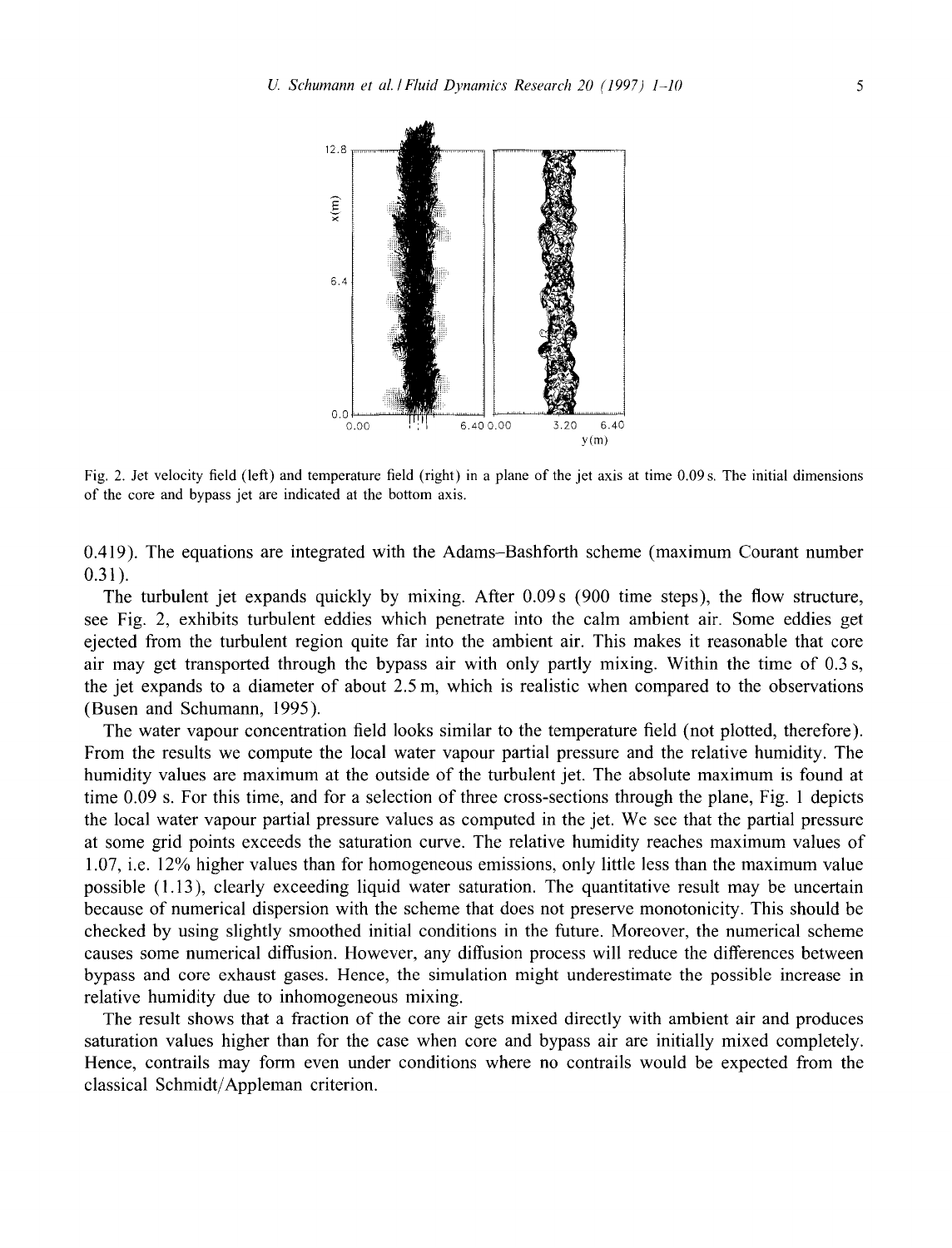#### **3. Instability of trailing vortices**

The lift-generating circulation around the wing and the finite length of wings cause that a pair of trailing vortices leave the wing tips and roll up to steady parallel vortices within a few span widths after an aircraft (CIAP, 1975; Scorer and Davenport, 1970). Much (but not all) of the aircraft emissions get captured into the centre of these trailing vortices. Hence, the length of the visible contrail and the chemistry between various emission products and ambient air depends strongly on the stability of these vortices. The vortices become unstable after some time due to the linear Crow instability of the interacting vortices (Crow, 1970). Soon thereafter, contrails break down into turbulent motions. Little is known about the details of this secondary instability.

Therefore, we performed a LES of the vortex wake and the exhaust distribution left by a cruising aircraft (B747) in a stably stratified atmosphere (Gerz and Ehret, 1996). The simulations cover the period from the jet regime (age of 3 s) until the early dispersion regime (120s). (The regimes were defined in (CIAP, 1975.)) The method used is the LES code as described in (Kaltenbach et al., 1994; Gerz and Palma, 1994) with the Smagorinsky SGS model. The model domain covers 184m along the vortex lines and 154 m in the two cross-directions, using  $192 \times 160^2$  grid cells. The vortex core radius is 3.4 m. The grid spacing is 0.96 m in all three coordinates. The code is initialised with the flow state of the wingtip vortices and the distribution of the exhaust provided by a 3d vortex filament method for a B747 (Ehret and Oertel, 1994). The turbulent air generated in the boundary layer at the aircraft wing is trapped in the trailing vortices. This initial turbulence is simulated with a three-dimensional random perturbation field added to the vortex flow field. The perturbation reaches its maximum value of 14% of the swirl velocity at the core radius and decays exponentially for smaller and larger radii. The atmosphere is represented by a motionless and stably stratified fluid with  $N = 0.02 s^{-1}$ .

The simulations show that the vortex pair travels downwards leaving a turbulent wake above due to detrainment of air in the vortex cores. The turbulent detrainment is enforced by buoyancy of the initially warm exhaust air and by buoyancy induced by vertical motions of vortex air relative to the stratified ambient air. The exhaust concentration maxima are found around the vortex cores. At about  $\frac{1}{4}$  of the buoyancy period (75 s), the vortices reach a maximum depth of 126 m below flight level and the swirl around the cores ceases. Hence, the simulations extend from the vortex regime into the dispersion regime (CIAP, 1975). At this stage we observe a weak upwelling motion of detrained air, whereas the vortices themselves do not move upward since their reservoir of rotational energy creates a downward motion by mutual induction which compensates buoyancy forces. As a consequence, the rotational energy decays resulting in a quick vortex dissolution.

Fig. 3 illustrates the evolution of the Crow instability. Two initially parallel vortex cores, here indicated by the vorticity component pointing in flight direction, start to bend sinusoidally in a vertically skewed plane until they contact in the lower turning point which results in a quick destruction of the vortex. Although the details of this instability depend on the axial domain size, we see that LES can be used to investigate this instability.

An analysis of the dispersion of a passive tracer with these motions shows that the tracers get diffused mainly vertically with an effective diffusivity which varies in time between 4 and  $40 \text{ m}^2 \text{ s}^{-1}$ with very little horizontal diffusion. This behaviour is confirmed by photos and Lidar observations (Freudenthaler et al., 1994). After vortex collapse, the plume grows mostly horizontally as will be shown below.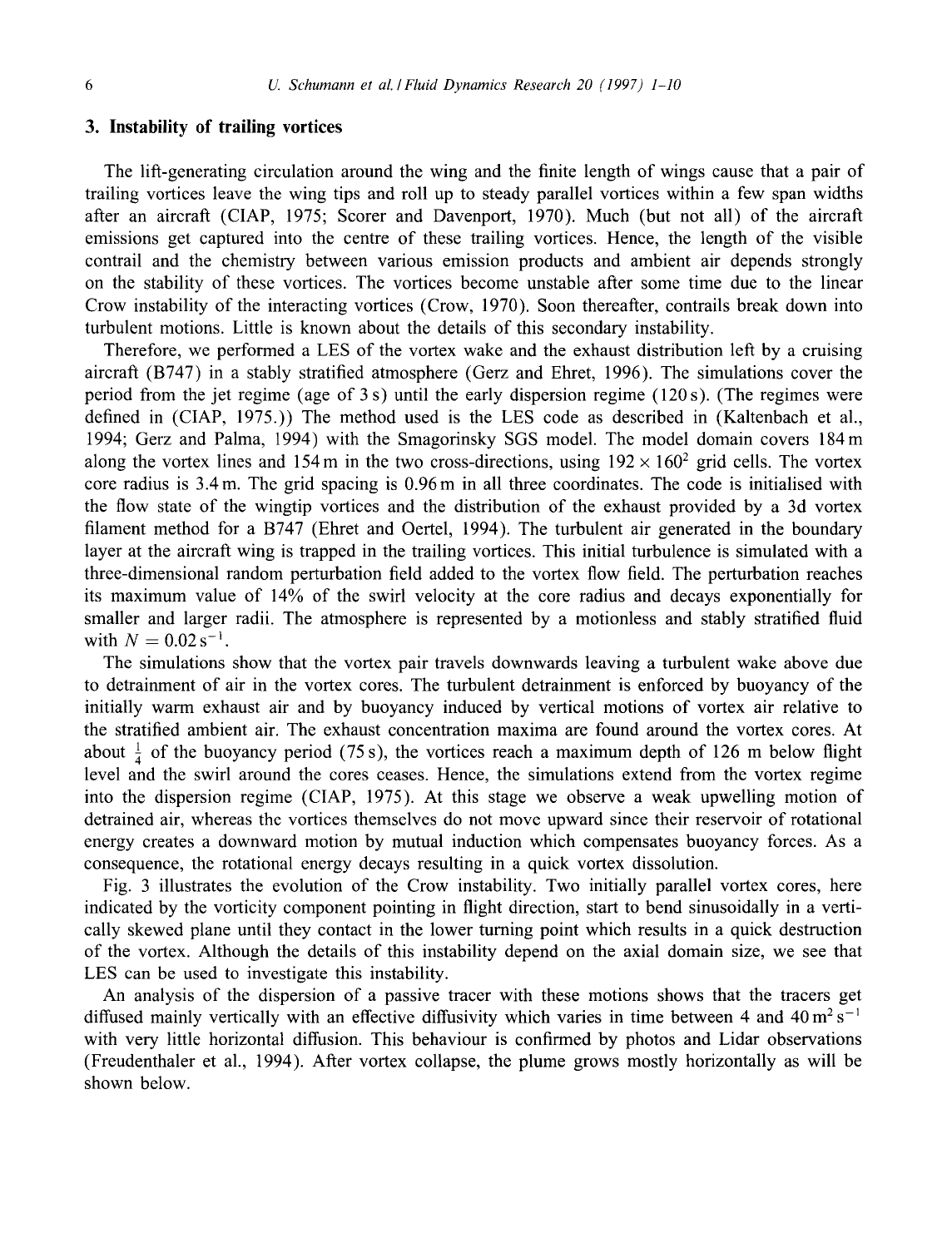

Fig. 3. Horizontal cross-sections showing the instantaneous field of wake vorticity  $\omega_r$  in jet direction after 72 s (top) and 112 s (bottom). The coordinates are normalised with the vortex core radius  $R = 3.4$  m.

#### **4. Effective diffusivities after decay of the aircraft induced flows**

**After a time of several minutes, the vertical motions and the turbulence induced by the aircraft cease. Thereafter, the dispersion of emissions is controlled by atmospheric motions.** 

**Recently, we have determined the horizontal and vertical diffusivities for dispersion of exhaust plumes from airliners at cruising altitudes from nitric oxide concentrations and turbulence data measured in situ using a research aircraft (Schumann et al., 1995). The measurements took place 5**  to 100 min after emission of the exhaust from airliners at about 9.4 to 11.3 km altitude, near **the tropopause, in the North-Atlantic flight corridor. The ambient atmosphere was stably stratified with bulk Richardson numbers greater than 10. The range of the plume data suggests ver**tical diffusivity values between 0 and  $0.6 \,\mathrm{m^2\,s^{-1}}$ . The turbulence data show that the air motions **were strongly anisotropic with weak vertical velocity fluctuations. The turbulence spectra show no Kolmogorov inertial range and very small dissipation rates. This implies very small vertical diffusivities (Schumann and Gerz, 1995). The horizontal diffusivities of the plumes varied between 5 and 20m 2 s -1 (Schumann et al., 1995).** 

**In order to identify the impact of stratification and shear on the effective diffusivities, LES have**  been performed, first without shear (Dürbeck and Gerz, 1995). The SGS model uses a transport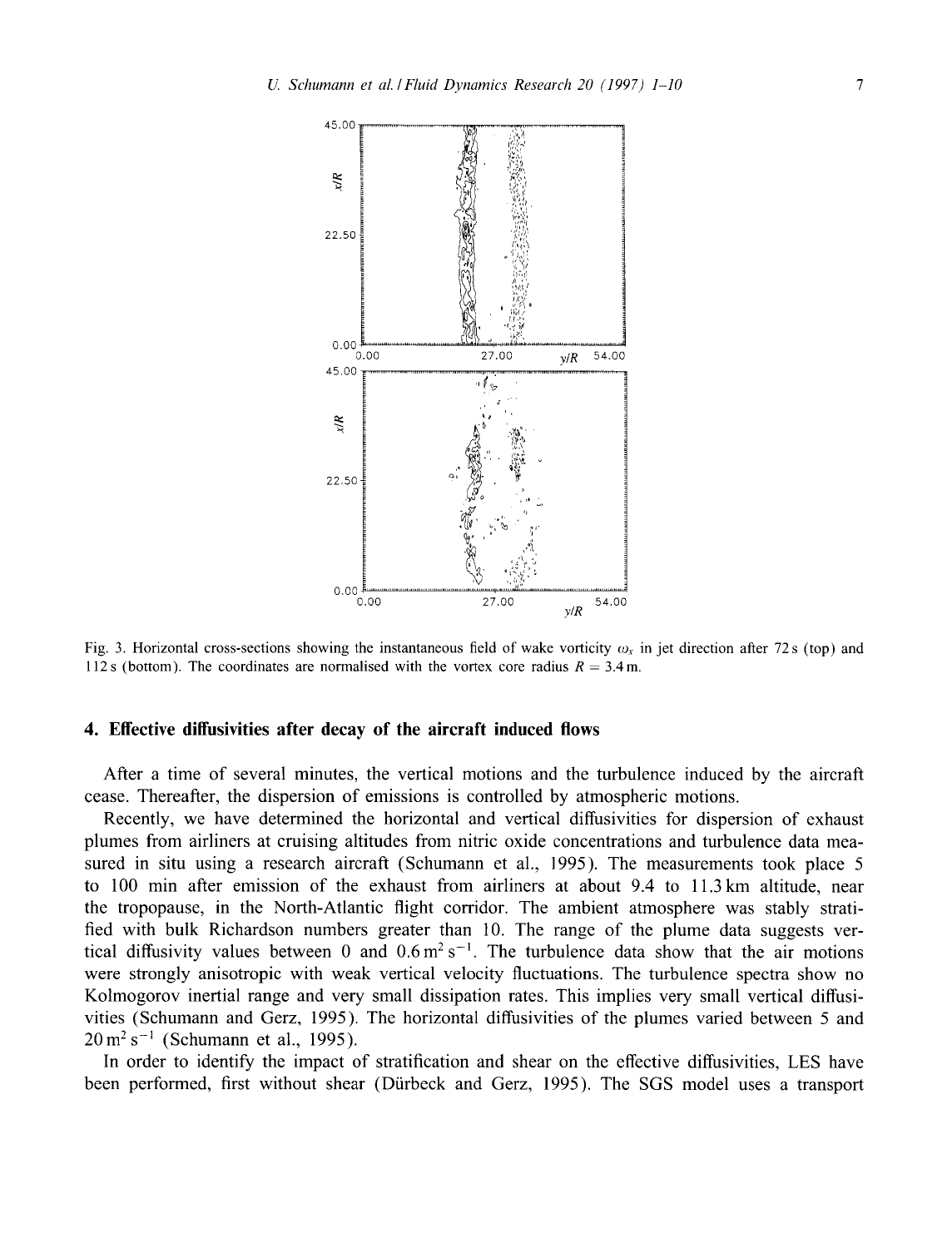

Fig. 4. Horizontal cross-section showing the instantaneous field of potential temperature for a breaking gravity-wave event. The coordinates are normalised with the domain height.

equation for the SGS kinetic energy to account for decaying and stratified turbulence (Gerz and Palma, 1994). The LES treats a domain of  $4.3 \times 1.1^2 \text{ km}^3$  with up to  $320 \times 80^2$  grid points. The exhaust plumes of aircraft are represented by line sources with Gaussian cross-sections. The Brunt-Väisälä frequency is varied between 0.006 and  $0.03 s^{-1}$ . The results show that the effective horizontal diffusion coefficient lies between 11 and  $21 \text{ m}^2 \text{ s}^{-1}$ , depending on the level of stratification. The vertical diffusivities range from 2.3 to  $0.37 \text{ m}^2 \text{ s}^{-1}$  in the beginning of the diffusion process, and amount to values which are near  $0.15 \text{ m}^2 \text{ s}^{-1}$  for all stratifications later. It appears that the LES results are in close agreement with the experimental observations. LES studies of cases with shear are under progress.

### **5. Breaking gravity waves**

The measurements and simulations as described above show weak or decaying turbulence under stably stratified situations at large Richardson numbers. However, it is known that sometimes very strong local turbulent events may arise even under stably stratified conditions.

Such events may arise from breaking gravity waves (Fritts et al., 1994) for various reasons. Breaking often results from upward travelling gravity waves with certain horizontal phase speed that interact with the mean flow at critical levels where the mean flow speed equals the phase speed of the waves.

In order to understand details of the breaking of gravity waves and the resulting turbulence, we studied the interaction of an internal gravity wave with a critical layer and the subsequent generation of turbulence by overturning waves using LES (D6rnbrack et al., 1995), see Fig. 4. The simulation describes the flow of a stably stratified Boussinesq fluid above a wavy bottom surface and below a flat top surface, both without friction and adiabatic. Between the surfaces a uniform shear flow is assumed with zero mean flow, i.e., there is flow from right to left near the bottom surface and from left to right near the top surface. The LES method is described in (Dörnbrack et al., 1995; Krettenauer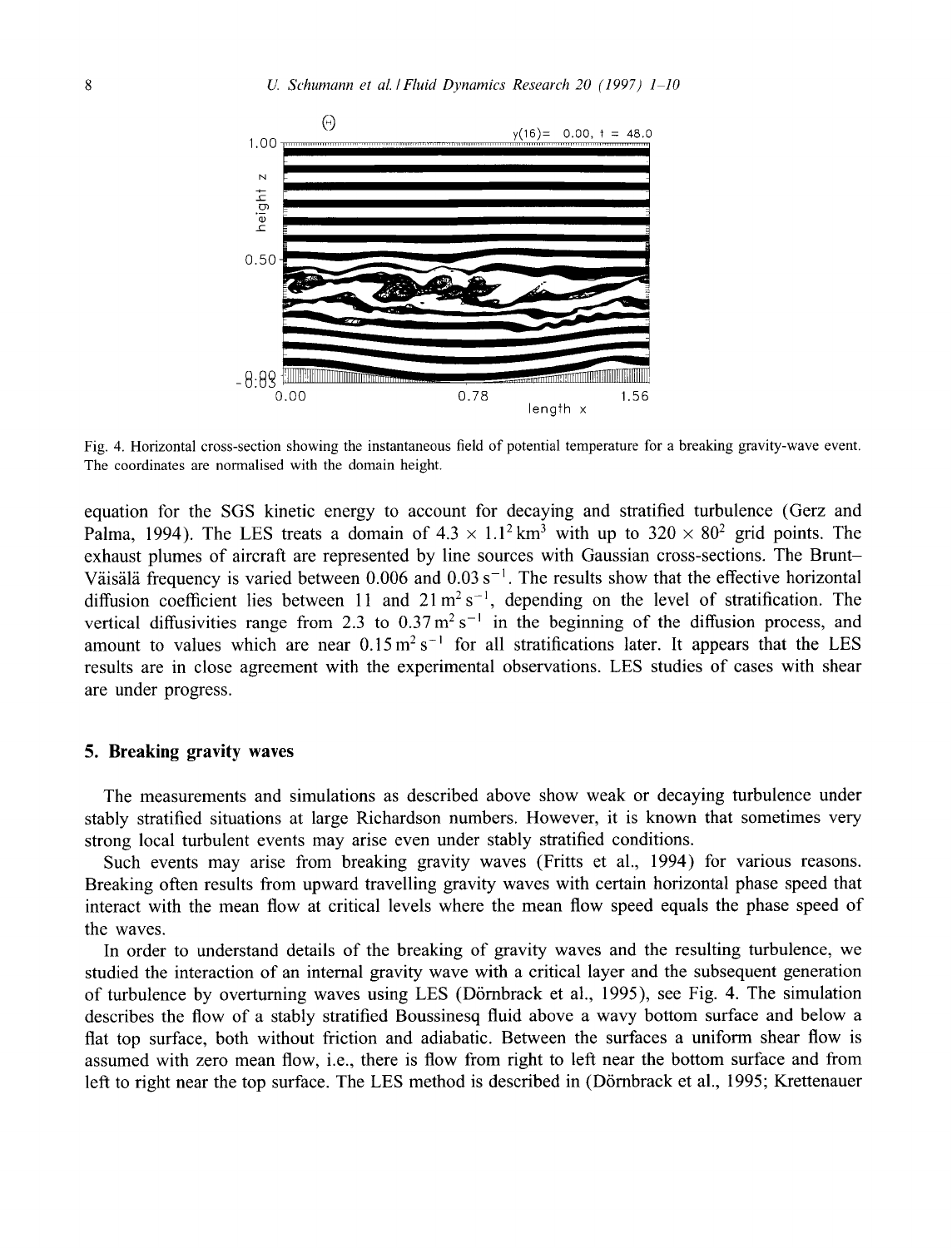and Schumann, 1992). It is applied for a Reynolds number of 50000, with  $150 \times 30 \times 96$  grid cells. The flow over the wavy surface induces gravity waves which travel upwards up to the level of zero flow velocity. This is the critical level because the phase speed of the gravity waves is also zero. The simulations show how the critical layer develops in detail, how an overturning gravity wave forms which finally breaks down into turbulence. The transition occurs with coherent secondary rolls with axis in the downstream direction. Details of the turbulence intensity have been determined (Dörnbrack et al., 1995). Such data provide general background data to finally parameterise turbulence due to breaking gravity waves, although we are still far away from establishing generally applicable models for this purpose.

## **6. Conclusions**

The method of LES has been developed for more than 25 years. Certainly, there are still many topics requiring further refinement of the method itself, in particular, for flows near wall surfaces and for complex geometries. However, the method is mature enough to be applied to a wide variety of problems, in particular, to cases where the flow structure per se is of interest. We have presented examples of LES applications to atmospheric flow problems related to ongoing projects dealing with the impact of aircraft emissions on the atmosphere. Such questions cannot be answered by LES alone but require the combination with other model studies and experimental investigations. Flows in the wake of aircraft, including the jet, vortex, dispersion, and diffusion regimes, and contrail processes, seem to be within the scope of present LES methods and will obtain increasing interest in the coming years.

## **References**

- Andrén, A., A. Brown, J. Graf, P.J. Mason, C.-H. Moeng, F.T.M. Nieuwstadt and U. Schumann (1994) Large-eddy simulation of a neutrally stratified boundary layer: a comparison of four computer codes, Q. J. Roy. Meteorol. Soc. 120, 1457-1484.
- Andrén, A. (1990) The structure of stably stratified atmospheric boundary layers: a large-eddy simulation study, Q. J. Roy. Meteorol. Soc. 121, 961-985.
- Appleman, H. (1953) The formation of exhaust condensation trails by jet aircraft, Bull. Amer. Meteorol. Soc. 34, 14-20.
- Busen, R. and U. Schumann (1995) Visible contrail formation from fuels with different sulfur contents, Geophys. Res. Lett. 22, 1357-1360.
- CIAP (1975) The stratosphere perturbed by propulsion effluents, CIAP Monogr. 3, Departm. Transport., Washington, DC, DOT-TST-75-53.
- Ciofalo, M. (1994) Large-eddy simulation: a critical survey of models and applications, Advances in Heat Transfer, Vol. 25 (Academic Press, New York) 321-419.
- Crow, S.C. (1970) Stability theory for a pair of trailing vortices, AIAA J. 8, 2172-2179.
- Deardorff, J.W. (1970) A numerical study of three-dimensional turbulent channel flow at large Reynolds numbers, J. Fluid Mech. 41, 453-480.
- Deardorff, J.W. (1972) Numerical investigation of neutral and unstable planetary boundary layers, J. Atmos. Sci. 29,  $91 - 115$ .
- Dörnbrack, A., T. Gerz and U. Schumann (1995) Turbulent breaking of overturning gravity waves below a critical level, Appl. Sci. Res. 54, 163-176.
- Diirbeck, T. and T. Gerz (1995) Large-eddy simulation of aircraft exhaust plumes in the free atmosphere: effective diffusivities and cross-sections, Geophys. Res. Lett. 22, 3203-3206.